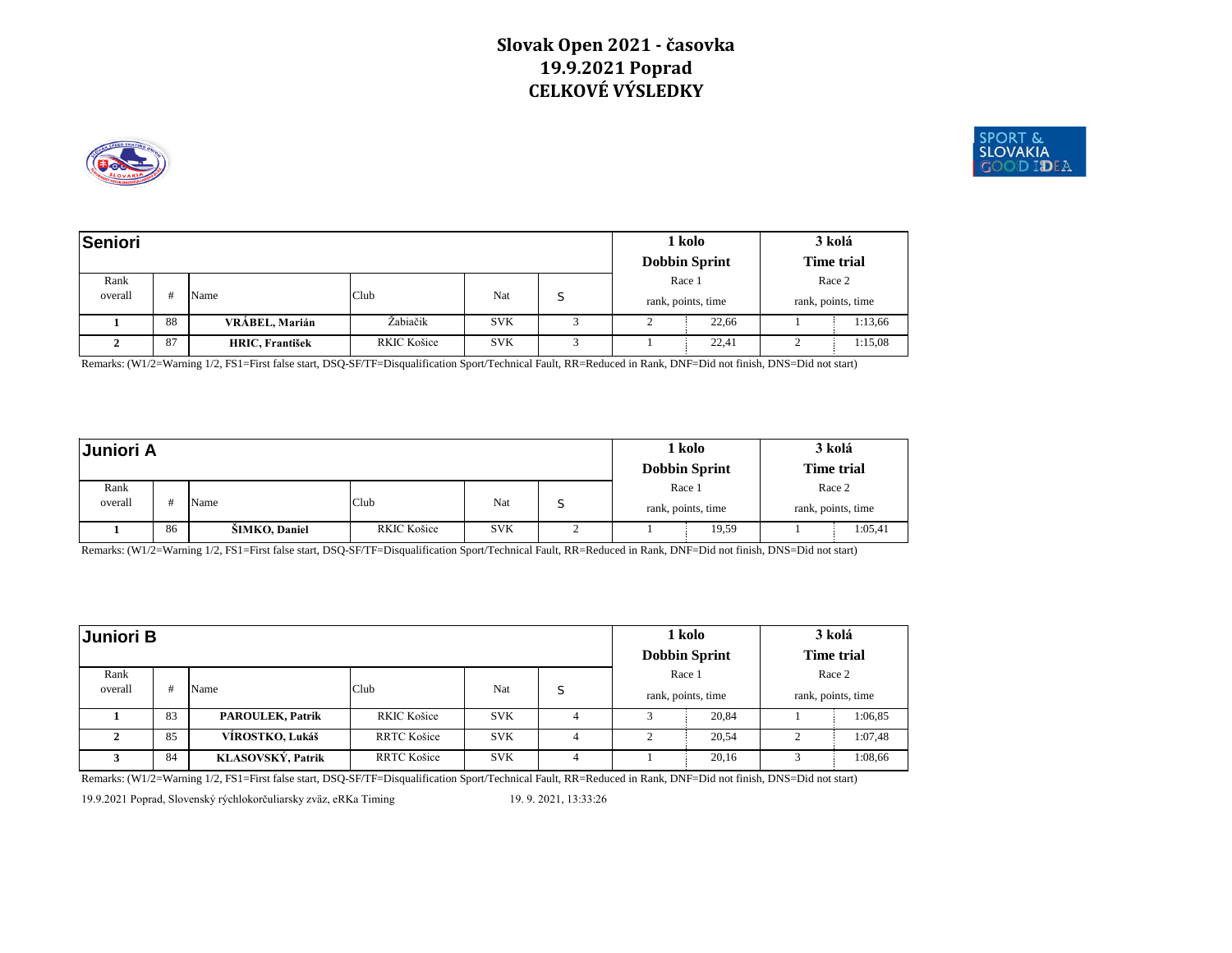



| Kadeti  |    |               |                     |            |             |                      | 3 kolá             |  |
|---------|----|---------------|---------------------|------------|-------------|----------------------|--------------------|--|
|         |    |               |                     |            |             | <b>Dobbin Sprint</b> | <b>Time trial</b>  |  |
| Rank    |    |               |                     |            |             | Race 1               | Race 2             |  |
| overall | #  | Name          | Club                | Nat        | -<br>$\sim$ | rank, points, time   | rank, points, time |  |
|         | 35 | MOŠČÁK, Maroš | Skating Club Košice | <b>SVK</b> |             | 22,34                | 1:14,87            |  |

Remarks: (W1/2=Warning 1/2, FS1=First false start, DSQ-SF/TF=Disqualification Sport/Technical Fault, RR=Reduced in Rank, DNF=Did not finish, DNS=Did not start)

| Kadetky |    |                         |             |            |            |        |                      | 3 kolá<br><b>Time trial</b> |                    |
|---------|----|-------------------------|-------------|------------|------------|--------|----------------------|-----------------------------|--------------------|
|         |    |                         |             |            |            |        | <b>Dobbin Sprint</b> |                             |                    |
| Rank    |    |                         |             |            |            | Race 1 |                      |                             | Race 2             |
| overall | #  | Name                    | Club        | Nat        | S          |        | rank, points, time   |                             | rank, points, time |
|         | 82 | ŠTOFIROVÁ, Emma         | RRTC Košice | <b>SVK</b> | $\bigcirc$ |        | 21,91                |                             | 1:13,65            |
|         | 81 | <b>MARTONOVÁ, Laura</b> | RRTC Košice | <b>SVK</b> |            | 2      | 22.66                | 2                           | 1:15.66            |
|         | 80 | MAJERNÍKOVÁ, Daniela    | RRTC Košice | <b>SVK</b> | 6          | 3      | 23.78                |                             | 1:18.22            |
| 4       | 78 | KÚTNA, Vivien           | LUIGINO.SK  | <b>SVK</b> | 8          | 4      | 24.15                | 4                           | 1:24,33            |

Remarks: (W1/2=Warning 1/2, FS1=First false start, DSQ-SF/TF=Disqualification Sport/Technical Fault, RR=Reduced in Rank, DNF=Did not finish, DNS=Did not start)

| Žiaci A |    |                         |                    |            |   |        |                      | 2 kolá |                    |
|---------|----|-------------------------|--------------------|------------|---|--------|----------------------|--------|--------------------|
|         |    |                         |                    |            |   |        | <b>Dobbin Sprint</b> |        | <b>Time trial</b>  |
| Rank    |    |                         |                    |            |   | Race 1 |                      |        | Race 2             |
| overall | #  | Name                    | Club               | Nat        | S |        | rank, points, time   |        | rank, points, time |
|         | 21 | VRÁBEL, Viktor          | CSC Košice         | <b>SVK</b> |   |        | 21.47                |        | 46,51              |
|         | 22 | <b>PAROULEK, Samuel</b> | RKIC Košice        | <b>SVK</b> |   |        | 21.78                |        | 47,31              |
|         | 89 | HOTOVÝ, Filip           | <b>RRTC Košice</b> | <b>SVK</b> |   |        | 26,66                |        | 1:00,94            |

Remarks: (W1/2=Warning 1/2, FS1=First false start, DSQ-SF/TF=Disqualification Sport/Technical Fault, RR=Reduced in Rank, DNF=Did not finish, DNS=Did not start)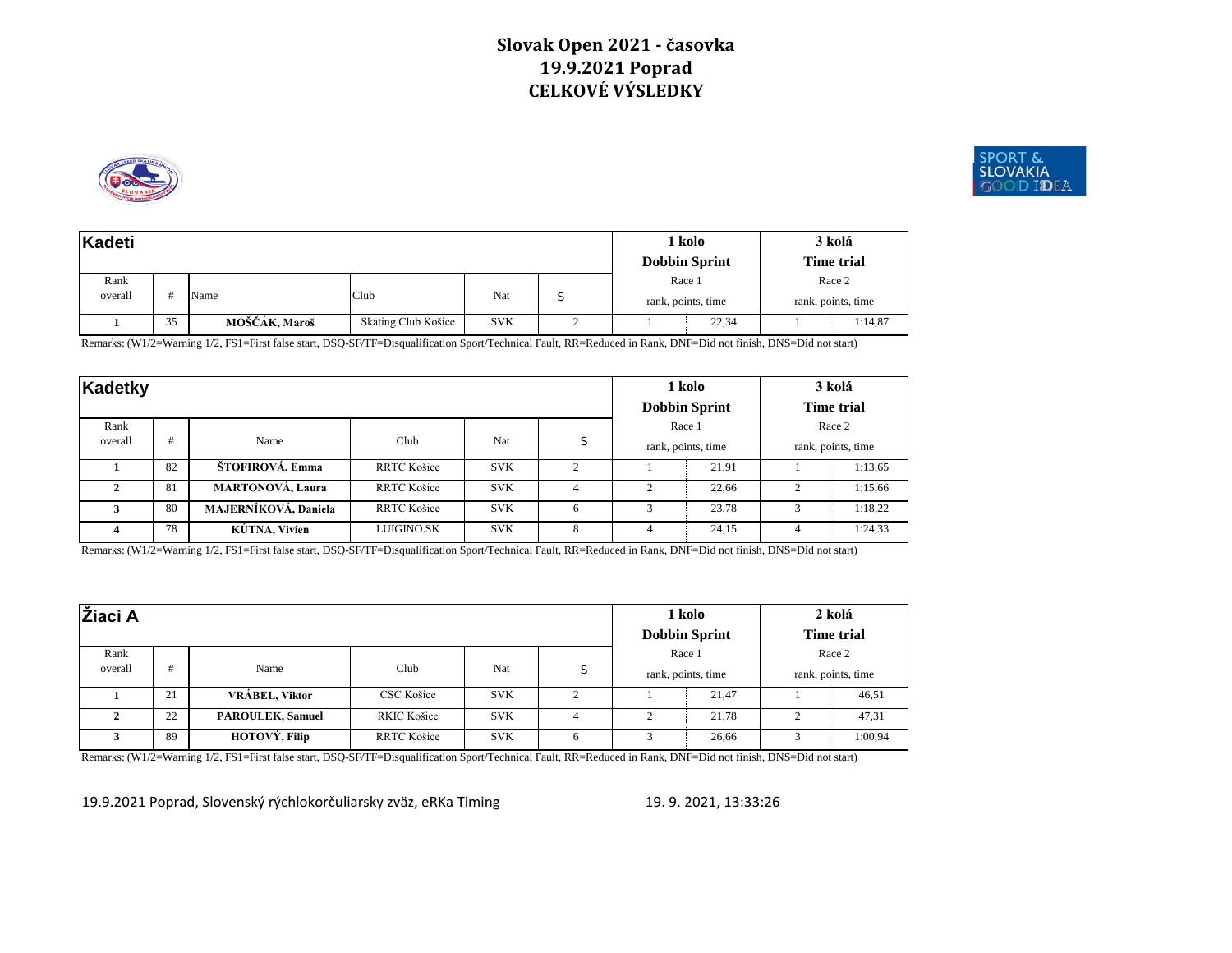



| Žiačky A        |    |                           |                     |            |    |        | 1 kolo               |                   | 2 kolá                       |
|-----------------|----|---------------------------|---------------------|------------|----|--------|----------------------|-------------------|------------------------------|
|                 |    |                           |                     |            |    |        | <b>Dobbin Sprint</b> | <b>Time trial</b> |                              |
| Rank<br>overall | #  | Name                      | Club                | Nat        | S  | Race 1 | rank, points, time   |                   | Race 2<br>rank, points, time |
|                 | 34 | ONUŠKOVA, Zoja            | Skating Club Košice | <b>SVK</b> | 3  | 2      | 22,54                |                   | 48,63                        |
| $\overline{2}$  | 24 | KMEŤKOVÁ, Lea             | LUIGINO.SK          | <b>SVK</b> | 3  |        | 22,47                | 2                 | 48,94                        |
| 3               | 25 | <b>MACHOVÁ</b> , Veronika | LUIGINO.SK          | <b>SVK</b> | 6  | 3      | 23,10                | 3                 | 51,69                        |
| 4               | 28 | <b>BALOGHOVÁ, Natália</b> | <b>RRTC Košice</b>  | <b>SVK</b> | 8  | 4      | 23,72                | $\overline{4}$    | 51,81                        |
| 5               | 33 | <b>MORALES, Zoe</b>       | Skating Club Košice | <b>SVK</b> | 11 | 6      | 23,97                | 5                 | 52,30                        |
| 6               | 26 | <b>KMECOVÁ</b> , Jela     | RKIC Košice         | <b>SVK</b> | 11 | 5      | 23,90                | 6                 | 52,44                        |
| 7               | 23 | KOZÁKOVÁ, Veronika        | CSC Košice          | <b>SVK</b> | 14 | $\tau$ | 24,16                | $\tau$            | 53,19                        |
| 8               | 30 | LACKOVÁ, Olívia           | RRTC Košice         | <b>SVK</b> | 16 | 8      | 24,79                | 8                 | 54,37                        |
| 9               | 29 | DVOROŽŇÁKOVÁ, Nela        | <b>RRTC Košice</b>  | <b>SVK</b> | 19 | 9      | 25,53                | 10                | 57,37                        |
| 10              | 27 | NAGYOVÁ, Sophia           | RKIC Košice         | <b>SVK</b> | 20 | 11     | 26,78                | 9                 | 56,69                        |
| 11              | 32 | KMECOVÁ, Zoja             | Skating Club Košice | <b>SVK</b> | 21 | 10     | 26,47                | 11                | 57,94                        |

Remarks: (W1/2=Warning 1/2, FS1=First false start, DSQ-SF/TF=Disqualification Sport/Technical Fault, RR=Reduced in Rank, DNF=Did not finish, DNS=Did not start)

| Žiaci B         |    |                        |                     |            |    | 1 kolo |                      | 2 kolá            |                              |
|-----------------|----|------------------------|---------------------|------------|----|--------|----------------------|-------------------|------------------------------|
|                 |    |                        |                     |            |    |        | <b>Dobbin Sprint</b> | <b>Time trial</b> |                              |
| Rank<br>overall | #  | Name                   | Club                | Nat        | S  | Race 1 | rank, points, time   |                   | Race 2<br>rank, points, time |
|                 | 15 | MOŠČÁK, Lukáš          | Skating Club Košice | <b>SVK</b> |    |        | 25,22                |                   | 51,31                        |
| $\mathbf{2}$    | 14 | <b>CHOMJAK, Martin</b> | Skating Club Košice | <b>SVK</b> | 3  |        | 24,22                | $\overline{c}$    | 52,13                        |
| 3               | 11 | <b>MARKO</b> , Jakub   | LUIGINO.SK          | <b>SVK</b> | 7  | 4      | 25,72                | 3                 | 55,49                        |
| 4               | 12 | SUCHÝ, Matej           | LUIGINO.SK          | <b>SVK</b> |    | 3      | 25,66                | 4                 | 56,43                        |
| 5               | 13 | <b>CELUCH, Ondrej</b>  | <b>RRTC Košice</b>  | <b>SVK</b> | 10 | 5      | 26,91                | 5                 | 1:02,82                      |
| 6               | 10 | KÚTNY, Teo             | LUIGINO.SK          | <b>SVK</b> | 12 | 6      | 31,09                | 6                 | 1:06,31                      |

Remarks: (W1/2=Warning 1/2, FS1=First false start, DSQ-SF/TF=Disqualification Sport/Technical Fault, RR=Reduced in Rank, DNF=Did not finish, DNS=Did not start)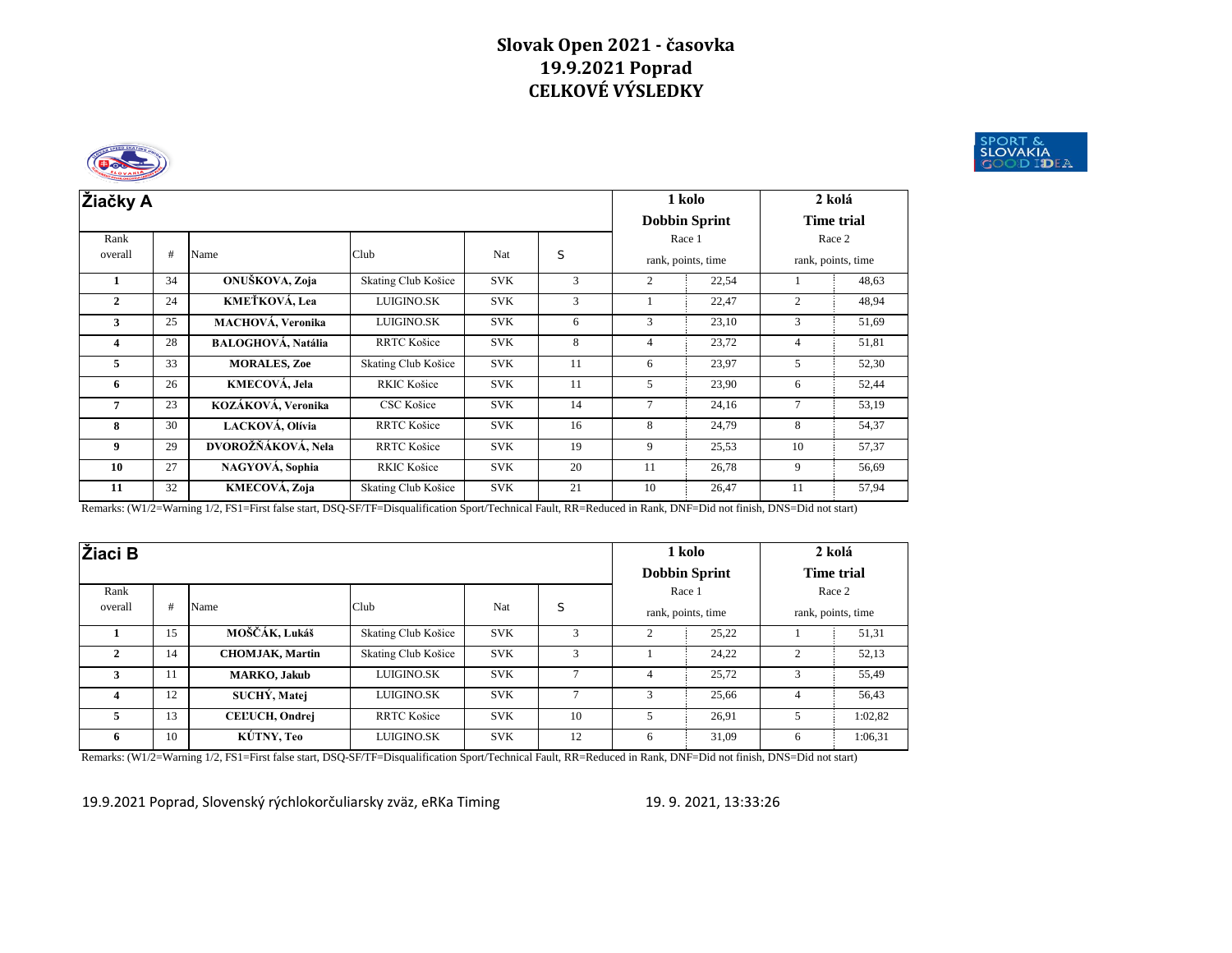



| Žiačky B        |    |                         |                     |            |   |        |                    | 2 kolá<br><b>Time trial</b> |                              |
|-----------------|----|-------------------------|---------------------|------------|---|--------|--------------------|-----------------------------|------------------------------|
| Rank<br>overall | #  | Name                    | Club                | Nat        | S | Race 1 | rank, points, time |                             | Race 2<br>rank, points, time |
|                 | 19 | ONDREJOVÁ, Karolína     | Skating Club Košice | <b>SVK</b> |   |        | 26.79              |                             | 1:02,19                      |
| 2               | 20 | ONUŠKOVÁ, Tamara        | Skating Club Košice | <b>SVK</b> | 4 | 2      | 27.72              |                             | 1:02.67                      |
|                 | 17 | <b>ONDERKOVÁ, Lilly</b> | RRTC Košice         | <b>SVK</b> | 6 | 3      | 31.46              | 3                           | 1:08,57                      |
|                 | 18 | ŠINTAJOVÁ, Júlia        | RRTC Košice         | <b>SVK</b> | 8 | 4      | 35,78              |                             | 1:14.19                      |

Remarks: (W1/2=Warning 1/2, FS1=First false start, DSQ-SF/TF=Disqualification Sport/Technical Fault, RR=Reduced in Rank, DNF=Did not finish, DNS=Did not start)

| Žiaci C |              |              |            |            |             |        |                    | 1 kolo            |                    |
|---------|--------------|--------------|------------|------------|-------------|--------|--------------------|-------------------|--------------------|
|         |              |              |            |            |             |        | <b>Time trial</b>  | <b>Time trial</b> |                    |
| Rank    |              |              |            |            |             | Race 1 |                    |                   | Race 2             |
| overall | #            | Name         | Club       | Nat        | S           |        | rank, points, time |                   | rank, points, time |
|         | <sub>0</sub> | SUCHÝ, Šimon | LUIGINO.SK | <b>SVK</b> | $\sim$<br>∠ |        | 8,28               |                   | 33,59              |

Remarks: (W1/2=Warning 1/2, FS1=First false start, DSQ-SF/TF=Disqualification Sport/Technical Fault, RR=Reduced in Rank, DNF=Did not finish, DNS=Did not start)

| Žiačky C |          |                      |                     |            |  |        | $1/2$ kola         | 1 kolo            |                    |
|----------|----------|----------------------|---------------------|------------|--|--------|--------------------|-------------------|--------------------|
|          |          |                      |                     |            |  |        | <b>Time trial</b>  | <b>Time trial</b> |                    |
| Rank     |          |                      |                     |            |  | Race 1 |                    |                   | Race 2             |
| overall  |          | Name                 | Club                | Nat        |  |        | rank, points, time |                   | rank, points, time |
|          | $\Omega$ | PAROULEKOVA, Natália | Skating Club Košice | <b>SVK</b> |  |        | 14,97              |                   | 1:11,26            |

Remarks: (W1/2=Warning 1/2, FS1=First false start, DSQ-SF/TF=Disqualification Sport/Technical Fault, RR=Reduced in Rank, DNF=Did not finish, DNS=Did not start)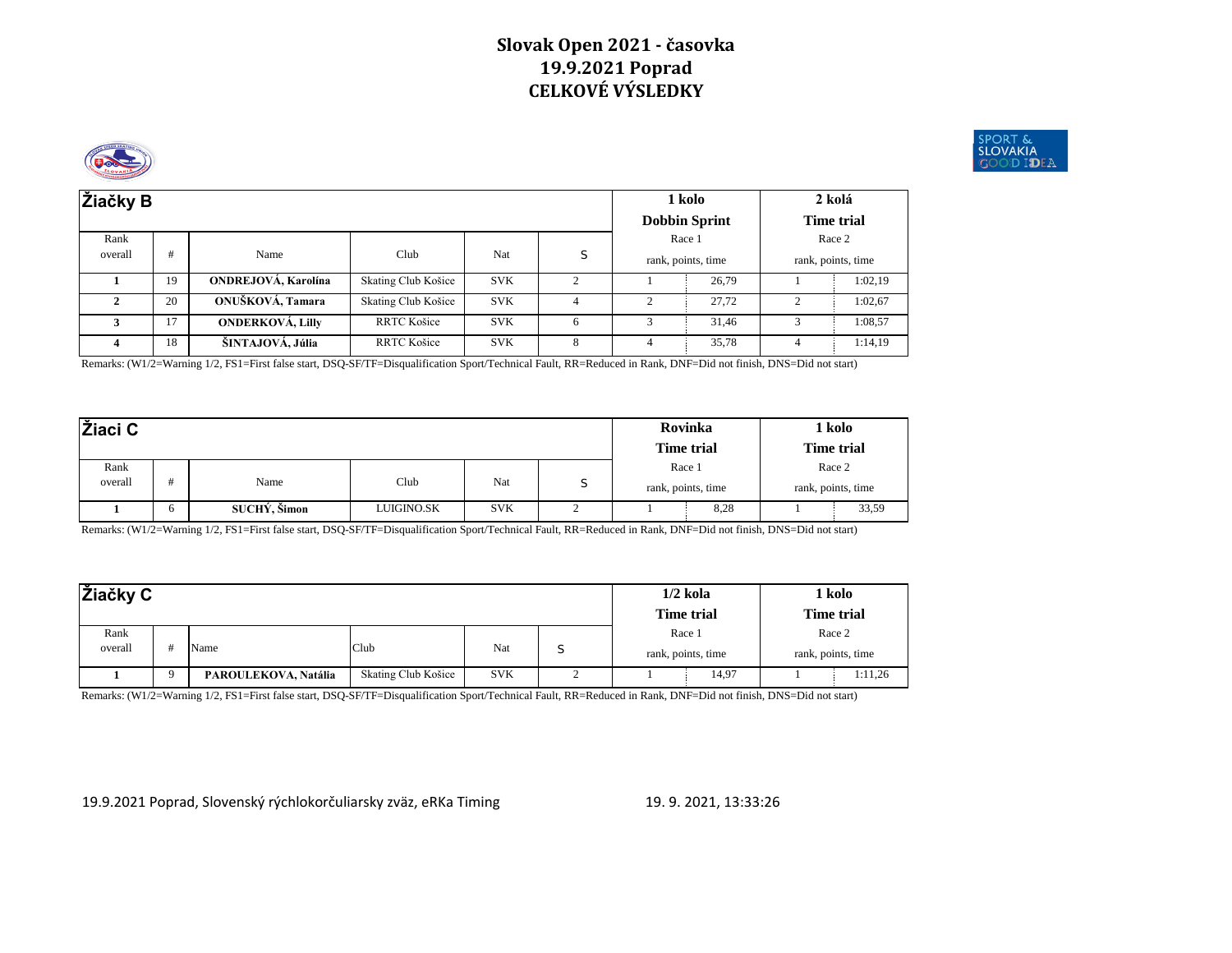

|                      | MIX kadet/junior - mixed                                                           |         |                     |
|----------------------|------------------------------------------------------------------------------------|---------|---------------------|
| Rank                 | Team                                                                               | Time    |                     |
| $\mathbf{1}$         | <b>RKIC 2</b> (35 M.<br>MOŠČÁK, 83 P.<br>PAROULEK, 86 D.<br>ŠIMKO)                 | 1:06,47 |                     |
| $\overline{2}$       | <b>RRTC 1 (85 L.</b><br>VÍROSTKO, 81 L.<br>MARTONOVÁ, 82 E.<br>ŠTOFIROVÁ)          | 1:10,45 |                     |
| 3                    | <b>RRTC 2 (80 D.</b><br>MAJERNÍKOVÁ, 84 P.<br>KLASOVSKÝ, 13 O.<br><b>CELUCH)</b>   | 1:16,66 |                     |
| žiaci/žiačky - mixed |                                                                                    |         |                     |
| $\mathbf{1}$         | <b>RKIC 1 (34 Z.</b><br>ONUŠKOVA, 26 J.<br>KMECOVÁ, 22 S.<br>PAROULEK)             | 1:12,40 |                     |
| $\overline{2}$       | <b>LUIGINO.SK Team 1</b><br>(11 J. MARKO, 25 V.<br>MACHOVÁ, 24 L.<br>KMEŤKOVÁ)     | 1:16,42 |                     |
| 3                    | <b>Skating Club Košice 2</b><br>(14 M. CHOMJAK, 15 L.<br>MOŠČÁK, 33 Z.<br>MORALES) | 1:17,39 |                     |
|                      | 19.9.2021 Poprad, Slovenský rýchlokorčuliarsky zväz, eRKa Timing                   |         | 19.9.2021, 13:33:26 |